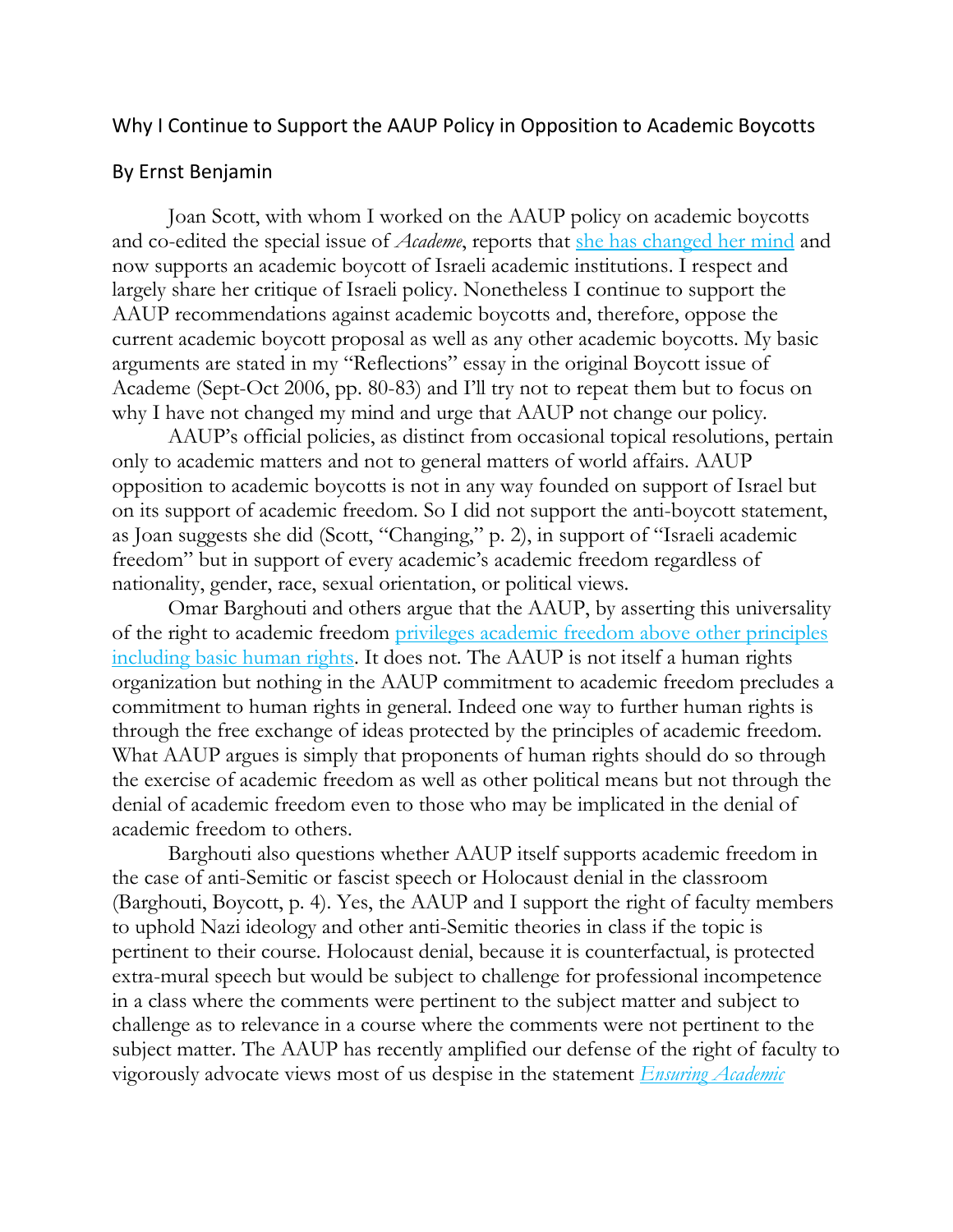## *Freedom in Politically [Controversial Academic](http://www.aaup.org/NR/rdonlyres/895B2C30-29F6-4A88-80B9-FCC4D23CF28B/0/PoliticallyControversialDecisionsreport.pdf) Personnel Decisions* of which I was the principle author.

Moreover I do, far more enthusiastically, continue to advocate for the academic freedom of Palestinians and critics of Israel here, in Israel, and on the West Bank now as I did when I signed an ad to that effect, sponsored by Noam Chomsky et. al., nearly forty years ago. Support of academic freedom is also why I joined Joan in insisting on publishing, and the AAUP agreed to publish, the pro-boycott statements of several Palestinian academics, including Omar Barghouti, who had submitted papers to our proposed conference on academic boycotts despite the successful efforts of pro-Israeli authors to block the conference and delegitimize publication of the papers. I find it more difficult to understand why the *Journal of Academic Freedom* published a "roundtable" on academic boycotts that included only one essay is support of AAUP policy.

Similarly I reject the "working definition of academic freedom," adopted by many European nations, which conflates criticism of Israel with anti-Semitism. Contrary to the [statement of David Lloyd and Malini Johar Shueller](http://www.aaup.org/sites/default/files/files/JAF/2013%20JAF/LloydSchueller.pdf) (p. 6), the AAUP has not adopted the working definition. On the contrary, I recently spoke to the Jewish Public Affairs Council in New York to explain why the AAUP opposes the efforts of some pro-Israeli Jewish organizations to use the working definition as a way to pressure the Civil Rights Commission to suppress the free speech of Palestinian and other critics of Israel on American campuses.

My talk was much better received than I expected. Perhaps that is because I prepared my defense of the right of students to criticize and demonstrate against Israeli policy. First I summarized AAUP's many statements in defense of all students' academic freedom, in support of non-discrimination, generally forbidding constraints on campus speech and interference with the right to be heard. Next I described our policy encouraging administrations to speak out against hateful speech, to protect students from harmful actions and against academic boycotts. Then I made our case supporting the right of Palestinians and others to express their critique of Israel and Israeli policy. If, however, we are not consistent in our defense of academic freedom and free speech for all, and in opposition to all academic boycotts, but agree to a policy of academic freedom only for those found worthy, we will certainly lose our credibility and any real claim that our policy is anything more than the fig leaf for our own political views that some of the essays in this issue of the *Journal* mistakenly suggest it is.

Conversely, Joan Scott writes that "it began to seem to me that inflexible adherence to a principle did not make sense without consideration of the political contexts within which one wanted to apply it." As a political scientist I can scarcely disagree with the admonition to consider the political implications of absolute inherence to a principle. But I also remain committed to the concluding recommendation of the sub-committee report that Joan chaired and I co-signed: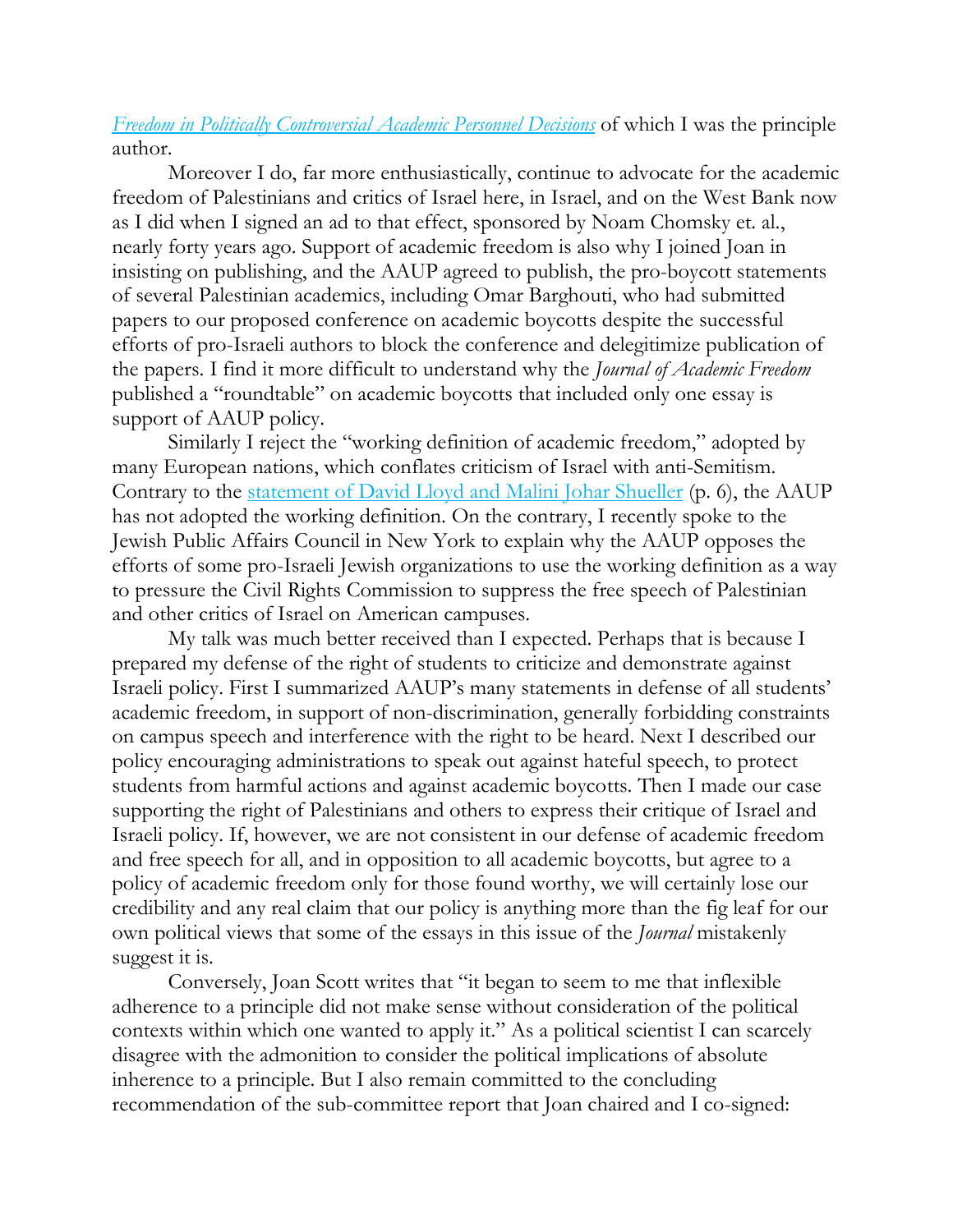8. We understand that threats to or infringements of academic freedom may occasionally seem so dire as to require compromising basic precepts of academic freedom, but we resist the argument that extraordinary circumstances should be the basis for limiting our fundamental commitment to the free exchange of ideas and their free expression.

Obviously, we considered whether the political context might provide grounds for suspending the principle and obviously we concluded it should not.

Why not? Because if we were to agree that each claim of academic freedom should be evaluated on its political merits then the principle of academic freedom itself would be utterly lost. Academic freedom would not be a universal academic right but a reward to those academics and academic institutions found deserving by self-appointed monitors on the basis of politically defined standards on a case by case basis. Consider the chaos that would ensue if we evaluated each case of a claimed violation of academic freedom on the political merits of the academic institution or aggrieved faculty member. Such a flexible standard could not long be sustained nor should it.

I am not, however, arguing as an absolutist. Academic freedom is not an unconditioned principle but a pragmatic principle that reflects our understanding that knowledge is incomplete and uncertain. If we knew with certainty what and who were right we wouldn't need academic freedom in the first place. Absolutists, convinced they know what is true and right, such as some denominational institutions, set limits to academic freedom. The AAUP challenges such limits but has historically chosen not to censure all such institutions but rather to press them to maintain and enlarge such academic freedom as they do provide.

The essays in the roundtable imply, however, that there is a widely accepted standard that we might apply and should apply in limiting academic freedom. Bill [Mullen identifies](http://www.aaup.org/sites/default/files/files/JAF/2013%20JAF/Mullen.pdf) as the unifying theme of the essays the observation of BDS supporters Davis Lloyd and Malini Schueller that "If there has been anywhere a systematic denial of academic freedom to a whole population, rather than to specific individuals or institutions, it is surely in Palestine under Israeli occupation." The point of this assertion is, of course, to support the argument that we should do unto others as they do unto others. So should we deny academic freedom to those who deny academic freedom to others?

There is of course a practical obstacle to this approach that has sometimes been asserted as a rationale for our general practice of not carrying out investigations and censure, let alone, boycotts, of universities abroad. The AAUP may be competent to decide whether academic freedom effectively prevails in a given circumstance in universities in or at least accredited in the United States. But we have too few staff, too few resources and too little expertise to adequately assess the comparative extent of academic freedom available to faculty in the vast number of universities abroad. Even less do we have the competence or the established guidelines to determine not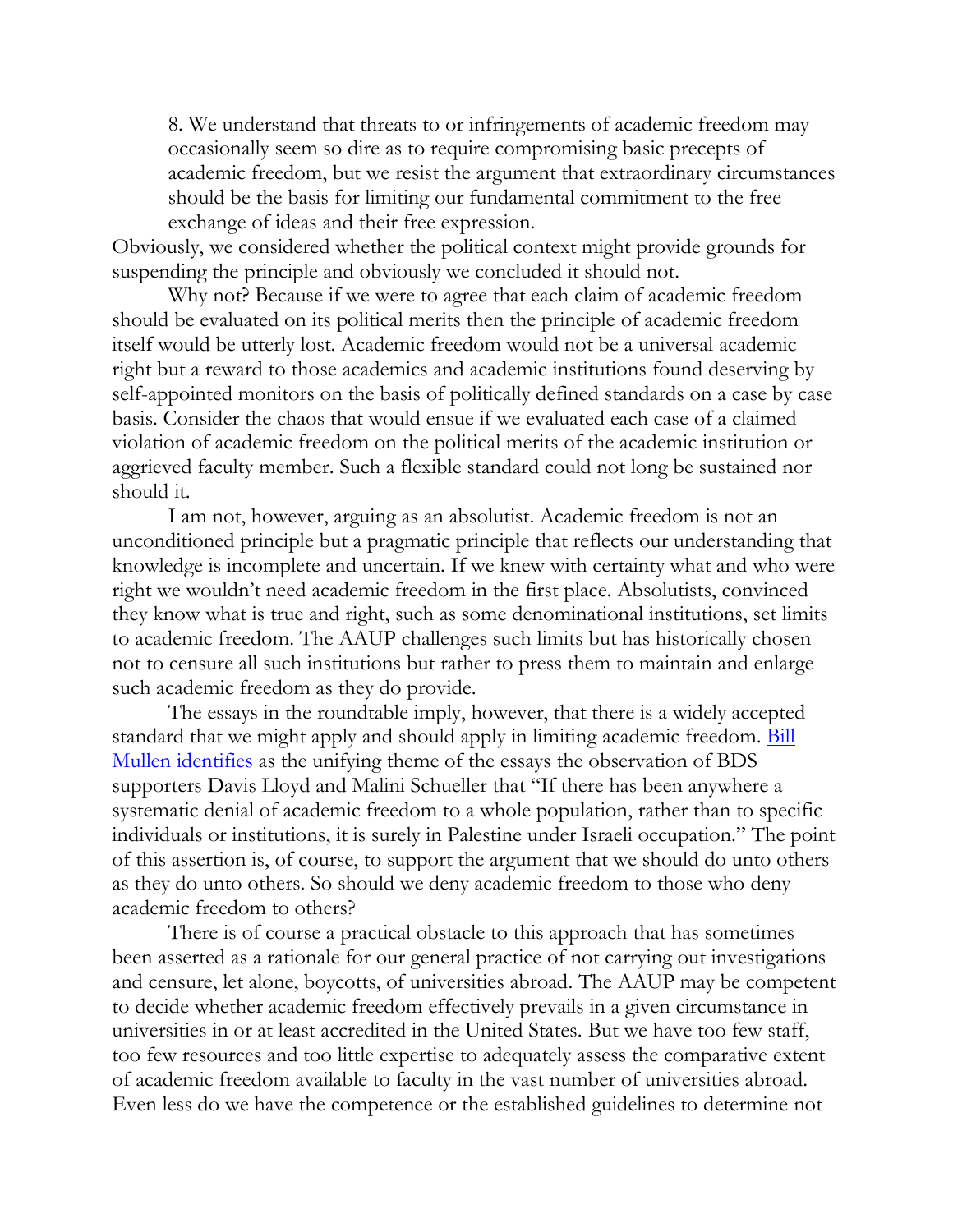simply the extent to which academic freedom exists but the extent to which a given faculty or institution abroad should be accorded academic freedom by ourselves and others.

This practical argument fails to fully engage the claim of the pro-boycott authors that some instances are egregious and that the case of the Israeli denial of academic freedom—and not to mention a right to political freedom and their own land—to Palestinians under Israeli rule particularly, even uniquely, merits the sanctions proposed. This leads us to the response of which defenders of Israeli policy are all too fond. Why Israel? Why indeed? Why doesn't the Asian American Studies Association, which recently became the first American academic association to endorse the academic boycott of Israel, boycott China? Surely they have not forgotten Tiananmen Square or Tibet. What's the status of academic and other freedoms across the Arab world or in Iran? Unfortunately the denial of academic freedom is all too common in all too much of the world.

Not that I accept this argument as definitive. Although it may be unfair to single out Israel, the defense that others do it lacks moral authority. It's too much like that of the child who justifies his misbehavior with the claim that the other kids do it. The fight for justice cannot occur everywhere at the same time. Nonetheless, as I argued in my "Reflections" essay in the boycott issue of *Academe*, we should employ whatever academic freedom is available to critique its denial and expand academic freedom, rather than to compound such widespread abuses by selectively engaging in academic boycotts.

There is, however, an important political under-current shaping this debate that is not directly about the merits of the AAUP anti-boycott statement. For those engaged in the struggle for Palestinian rights and their allies the struggle itself is understandably more important than any philosophical argument regarding the merits of academic freedom or academic boycotts. I do not question, nor should the AAUP question, their priorities. As individuals many of us may share them and choose not to cooperate with institutions we abhor. Many of us may join human rights and political organizations to pursue our concerns and consider them more important than AAUP and academic freedom. But AAUP itself is not a general-purpose human rights organization much less a political movement. The AAUP exists to defend academic freedom. We should not compromise this principle in the name of others which, though they may be larger and even more important, are not the principles specific to our association.

I do think, moreover, that Joan and other advocates of the academic boycott are making an unnecessary political error that only undercuts their argument that the academic boycott is an appropriate tactic—or as Joan now argues—strategy for furthering Palestinian rights. Joan argues that the boycott will expose "the unprincipled and undemocratic behavior of Israeli state institutions." Perhaps though anyone who cares probably already knows as I do; and I do so specifically as a